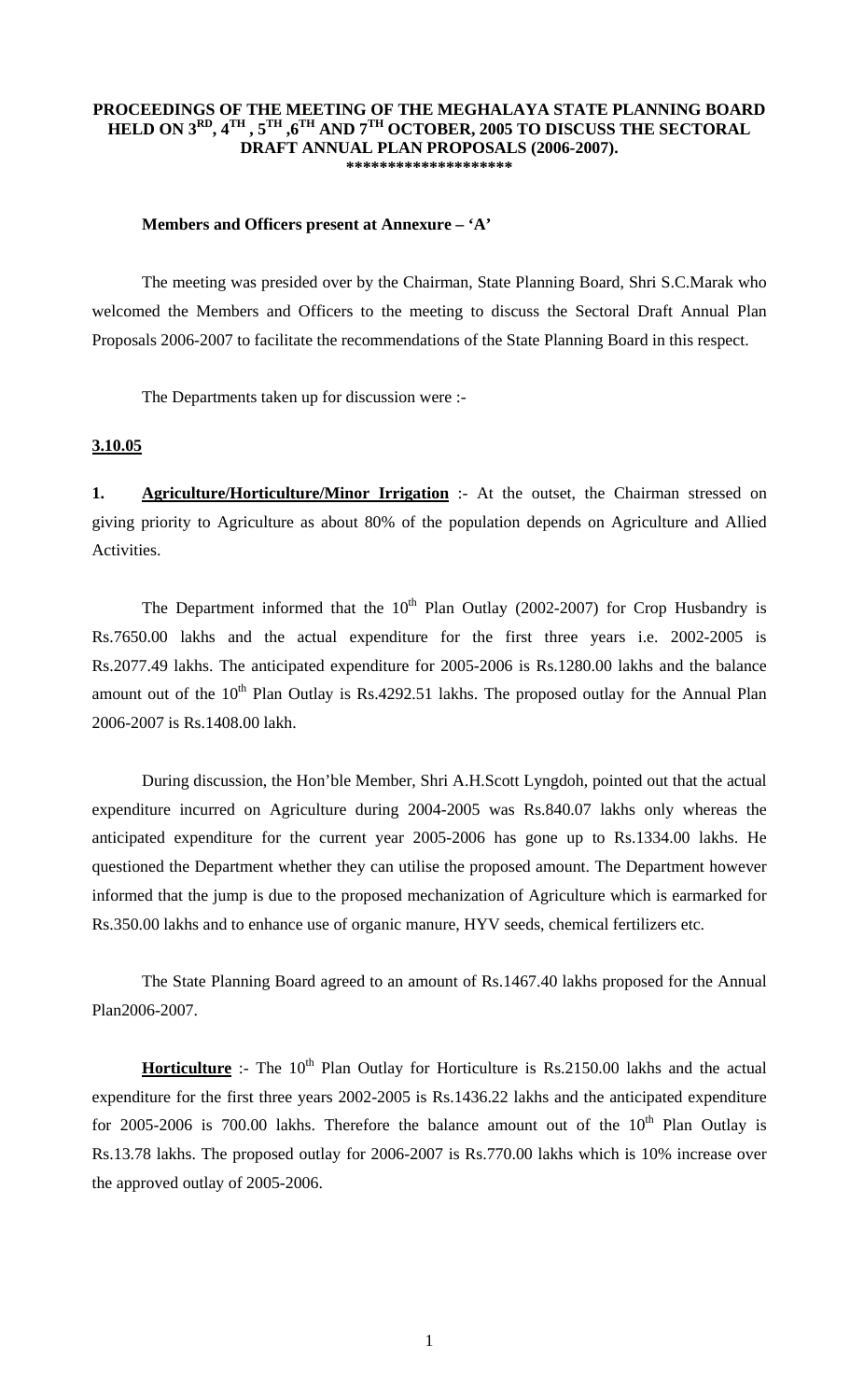During discussion, the Department stressed more on plantation of commercial crops and also on marketing and fruit processing. It was informed that there is only one tea factory in Ri-Bhoi and 2 new factories are proposed to increase capacity. The Board is however of the view that the marketing aspect should be taken into account for setting up of 2 new factories.

The State Planning agreed to the proposed outlay of Rs.770.00 lakhs for 2006-2007.

**Minor Irrigation** :- The 10<sup>th</sup> Plan outlay is Rs.6000.00 lakhs and the actual expenditure incurred for the  $1<sup>st</sup>$  three years of the  $10<sup>th</sup>$  Plan is Rs.1998.78 lakhs. The anticipated expenditure for 2005-2006 is Rs.900.00 lakhs. The balance amount out of the  $10^{th}$  Plan is Rs.3201.22 lakhs and the proposed outlay for 2006-2007 is Rs.1062.08 lakhs.

 The Department informed that the high projection of an amount of Rs.20.00 lakhs under Survey and Investigation is for improvement/purchase of machinery and Survey equipments as the old ones are outdated. The Department needs more fund to march forward with the advance in technology. The Chairman wanted the Department to make an assessment of the real achievement during the  $10<sup>th</sup>$  Plan as the success of irrigation schemes is not up to the expectation. The overlapping of schemes between PWD and Soil Conservation is also to be sorted out. The Department informed that it is having a thrust on Command Area Development which is a Centrally Sponsored Scheme.

 The State Planning Board agreed to the proposed outlay of Rs.1062.00 lakhs for the Annual Plan 2006-2007.

**2. Soil Conservation** :- The Board noted that the anticipated expenditure for 2005-2006 comes to Rs.1650.00 lakhs against the approved outlay of Rs.1450.00 lakhs and wanted to know as to why this is so taking into account that during 2004-2005, the expenditure is Rs.872.72 lakhs only. The Department informed that during 2005-2006, Rs.350.00 lakhs comes as Additional Central Assistance, again another Rs.100 lakhs from Additional Central Assistance specifically for Cherrapunjee, Rs.30 lakhs under  $12<sup>th</sup>$  Finance Commission and Rs.500 lakhs under Special Central Assistance on Watershed Development Project in Shifting Cultivation Areas against the budgeted amount of Rs.300.00 lakhs. Further, the Department stated that Rs.481.65 lakhs under 102-Soil Conservation Scheme during 2005-2006 includes Rs.350.00 lakhs for flood damage which is a huge jump from 2004-2005 of Rs.71.97lakhs only. The Department stated that it proposes Rs.45 lakhs for Meghalaya Commercial Crop Development Board during 2006-2007 against Rs.20.00 lakhs during 2005-2006. The Board advised the Department to take necessary steps to make the MCCDB more effective.

 The Board is informed about the new plant called Jaltropha which is an oil yielding plant which can be grown in our state for commercial purposes. The Department informed that it is a hardy plant flowering two times a year. Less work is required for plantation and is cheap, eco friendly and less pollution. The oil produced from this plant is blended with diesel and has been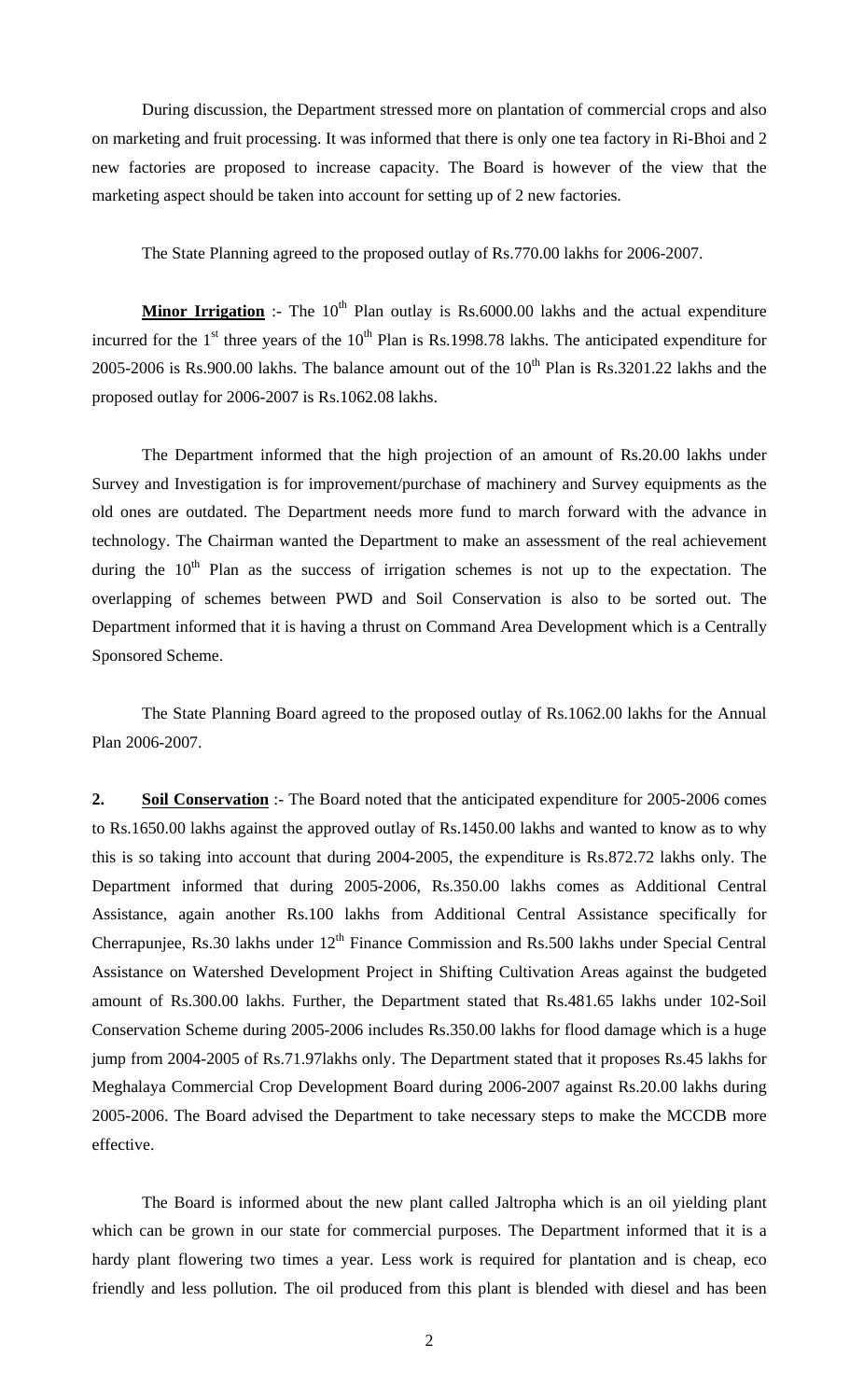successfully tested for vehicles in Gurgoan and Haryana. The Govt. of India has earmarked 50,000 hectares per state and the Department stated that it has identified areas along the borders covering 200 hectares. At present the Department is taking up plantation in Garo Hills and in the Conservation Training Institutes in Byrnihat, Nongpoh and Marngar. Govt. of India is giving 100 % asssistance for plantation of Jatropha which will help the people in a big way. Some machineries would have to be installed for processing and for marketing the Department assured that there will be no problem at all since even at this stage a number of firms have placed orders and ready to sign MOUs though the production of the same will take about 2 years or so.

 The Board recommended implementation of the scheme and the MCCDB should be entrusted to implement the scheme.

 The Chairman raised a point on abandonment of Rubber plantation, the Department stated that it is due to shortage of funds. The Board felt the need of such plantation and therefore asked the Department to project in the  $11<sup>th</sup>$  Plan for requirement of funds. The Board also advised the Department to project specific schemes in the  $11<sup>th</sup>$  Plan for exposure of farmers by way of study tour within and outside the state.

Agreed to the proposed outlay of Rs.1091.81 lacs for 2006-2007.

**3. Fisheries** :- During discussion it transpires that an amount of Rs.36.00 crores is spent annually by the state on import of fish for consumption purposes. The potential area for development of fisheries is 13% on plain areas and 17% on hill areas. On Fish Farmer Development Agency an amount of Rs.15 lakhs is proposed for 2006-2007.

 On the present position of 1000 ponds as queried by the Board, the Department stated that Aquaculture Development for one thousand ponds which is a new scheme envisages for creation of 1000 ponds in the 7(seven) Districts with specific objectives for generating employment opportunities to the people in the rural areas. The scheme is based on the norms approved by NABARD. Rs.275 lakhs is proposed for 2006-2007 against Rs.250 lakhs approved for implementation of the scheme during 2005-2006.

 The Board felt that fisheries is an important sector for creation of rural employment and due importance should be given to this sector. Understanding that the Department is facing problems due to a very weak set up on the technical side the Board recommended that the Department should be strengthened as a step towards augmenting the economy of the state.

 The Board recommended development of Fisheries with land potential and agreed to the proposed outlay of Rs.440 lakhs for 2006-2007.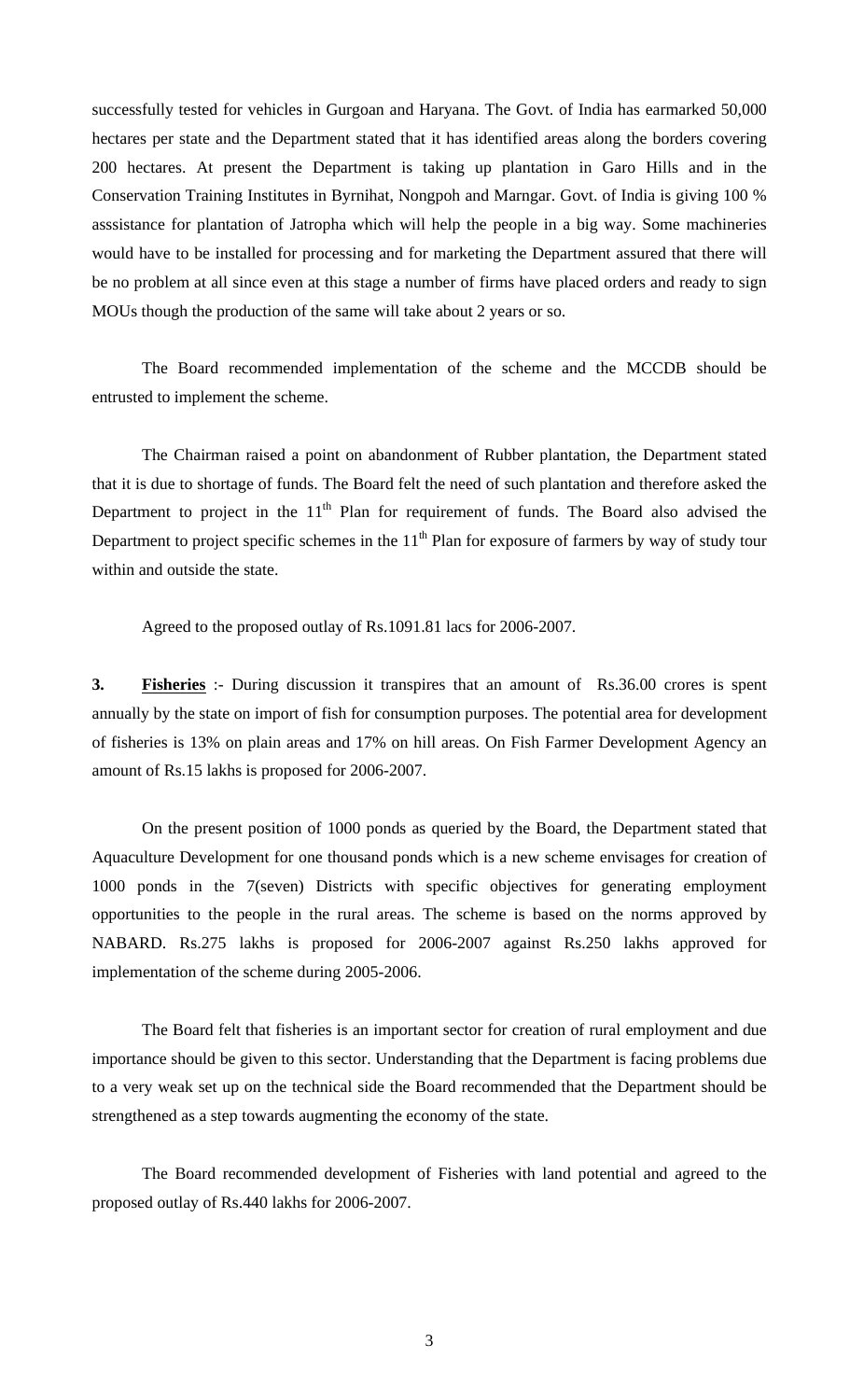**4. Labour and labour Welfare** :- During discussion, the Department informed that there are 4(four) Labour Welfare Centres viz., Mendipathar, Byrnihat, Umiam and Khliehriat. The Centres are meant for augmenting the standard of living and training is given in Knitting and Embroidery.

 The Board queried on financial proposal of Rs.5 lakhs for 2006-2007 against Rs.25 lakhs for  $10<sup>th</sup>$  Plan under the scheme – Construction of Office building/residential quarters and no expenditure for the entire  $1<sup>st</sup>$  four years. The Department clarified that the above amount is meant for finishing touches to the building at Williamnagar. To this, the Co-Chairman, Shri E.D. Marak pointed out that there is undue delay in the completion of the office building at Williamnagar. The Department stated that water supply etc. is left and has taken up with PWD for completion of the same.

 Further, the Board asked the Department as to why only Rs.43.33 lakhs is shown as approved outlay for 2005-2006 when Planning Commission has approved Rs.45 lakhs. The Department stated that it has received only Rs.43.33 lakhs as state Finance Department did not agree. On strengthening of Inspectorate of Boilers, the Department stated that it falls under the same head of account but under the separate Directorate of Chief Inspector of Boilers.

The proposed outlay of Rs.52.66 lacs for 2006-2007 is agreed to.

**5. Forest and Environment** :- The Department briefed on its schemes and that the anticipated expenditure is Rs.1148 lakhs against the approved outlay of Rs.1148 lakhs for 2005-2006 which includes Rs.200 lakhs as Additional Central Assistance under Social Forestry Programme. For 2006-2007 to include about Rs.100 lakhs as Additional Central Assistance.

 The a query on the present position of the proposed State Zoo, the Department stated that Rs.18 crores is from the 12<sup>th</sup> Finance Commission for the project and the total area is 172 hectares. It briefed the Board on financial implication of the project.

 The proposal of the Department for 2006-2007 amounting to Rs.1288 lakhs under Forestry and Wildlife and Rs.80.00 lakhs for Ecology and Environment is agreed to.

**6. Information and Publicity:-** The Department briefed on its schemes regarding proposal for 2006-2007 amounting to Rs.167.10 lakhs. However during discussions, the Board learnt that the Department needs another 130 lakhs during 2006-2007 for implementation of the Right to Information Act 2005, thus raising the proposal to Rs.297.10 for 2006-2007.

The Board agreed to Rs.297.10 lakhs.

# **4.10.05**

**1. Animal Husbandry & Veterinary** :- The Board noted that the balance amount out of the 10<sup>th</sup> Plan outlay is Rs.2802.67 lakhs and the proposed outlay for 2006-2007 is Rs.1279.31 lakhs. The projection of the Annual Plan outlay 2006-2007 is well within the 10<sup>th</sup> Plan. However, the Board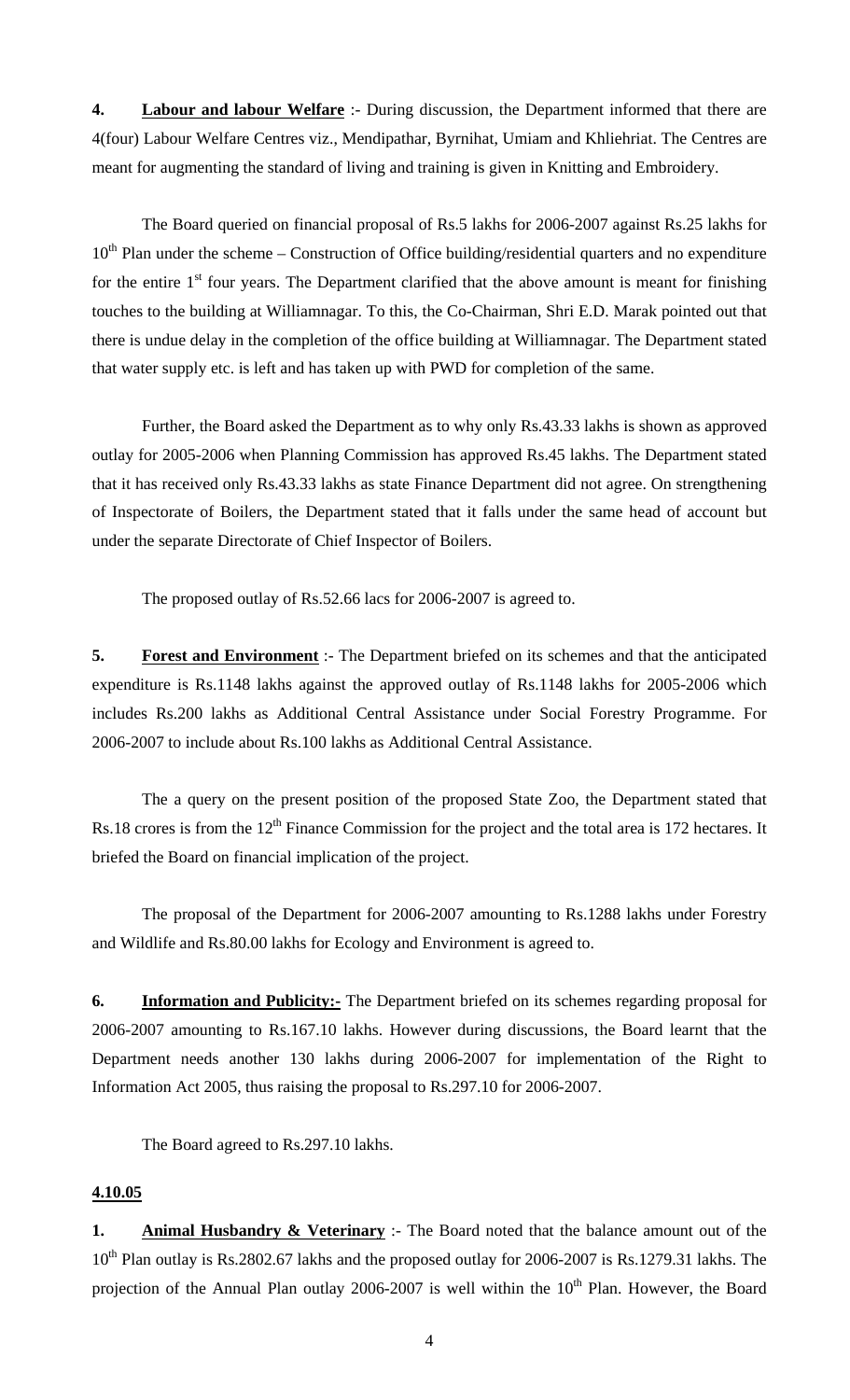questioned on the big jump of the anticipated expenditure from Rs.850.00 lakhs during 2005-2006 to Rs.1279.31 lakhs proposed during 2006-2007. The Department clarified that the total requirement of meat and eggs per annum in the state is about 35639 tonnes and 125.60 million Nos. respectively. However the production from all sources in the state is inadequate to meet the demand. It has been estimated that the total amount involved for purchasing meat and eggs from outside the state is Rs.48.03 crores annually. In order to restrict the flow of funds outside the state and also to achieved the objective of the Department of self sufficiency and food security the Department proposes to expand its activities in these areas. Hence the enhanced outlay for 2006-2007.

 On the question on employment of passed out students, the Department informed that out of the last badge, only 14 students were employed. The Department is encouraging to take up private farming. It is also informed that NABARD is willing to finance especially for establishment of hatchery which is in great demand from other states also. The Department also informed that milk consumption in our state is very low compared to the All India figure.

 The State Planning Board agreed to the proposed outlay of the Department for the Annual Plan 2006-2007 amounting to Rs.1279.31 lakhs.

**2. Water Supply and Sanitation** :- The anticipated expenditure for 2005-2006 is Rs.4300 lakhs against the approved outlay of Rs.4300 lakhs. The proposed outlay for 2006-2007 is Rs.5150 lakhs.

The Chairman pointed out that since  $2006-2007$  is the last year of the  $10<sup>th</sup>$  Plan, the Department should try to complete all the schemes taken up during the  $10<sup>th</sup>$  Plan. The Department stated that its priorities is to give potable water to every habitation, school and to carry out water harvesting works in a massive level. Govt. of India has fixed the goal of covering all the remaining NL/PC habitations by 2007-2009. Further all the rural schools are also targetted to be provided with safe water supply by 2006-2007.

 The Chairman pointed out that as per 1991 survey, there are 8636 habitations and as per 2003 survey, there are 9538 habitations, an increase of 902 habitations and against this how many habitations are left to be covered. The Department stated that provision of water supply to habitations is an ongoing process/scheme and out of 8636 habitations, 247 habitations left to be covered. As for the 9538 habitations, the number is yet to be validated by Govt. of India. The Department stated that it proposes to provide drinking water supply to 500 Nos. of NL/PC habitations and 600 schools during 2006-2007.

 The Board noted that out of the proposed outlay of Rs.5150 lakhs for 2006-2007, the main step up is in the Urban Water Supply Scheme which is Rs.500 lakhs for 2006-2007 against Rs.260 lakhs during 2005-2006. The reason as explained by the Department is due to proposal to complete 2 Urban Water Supply Schemes during the  $10<sup>th</sup>$  Plan.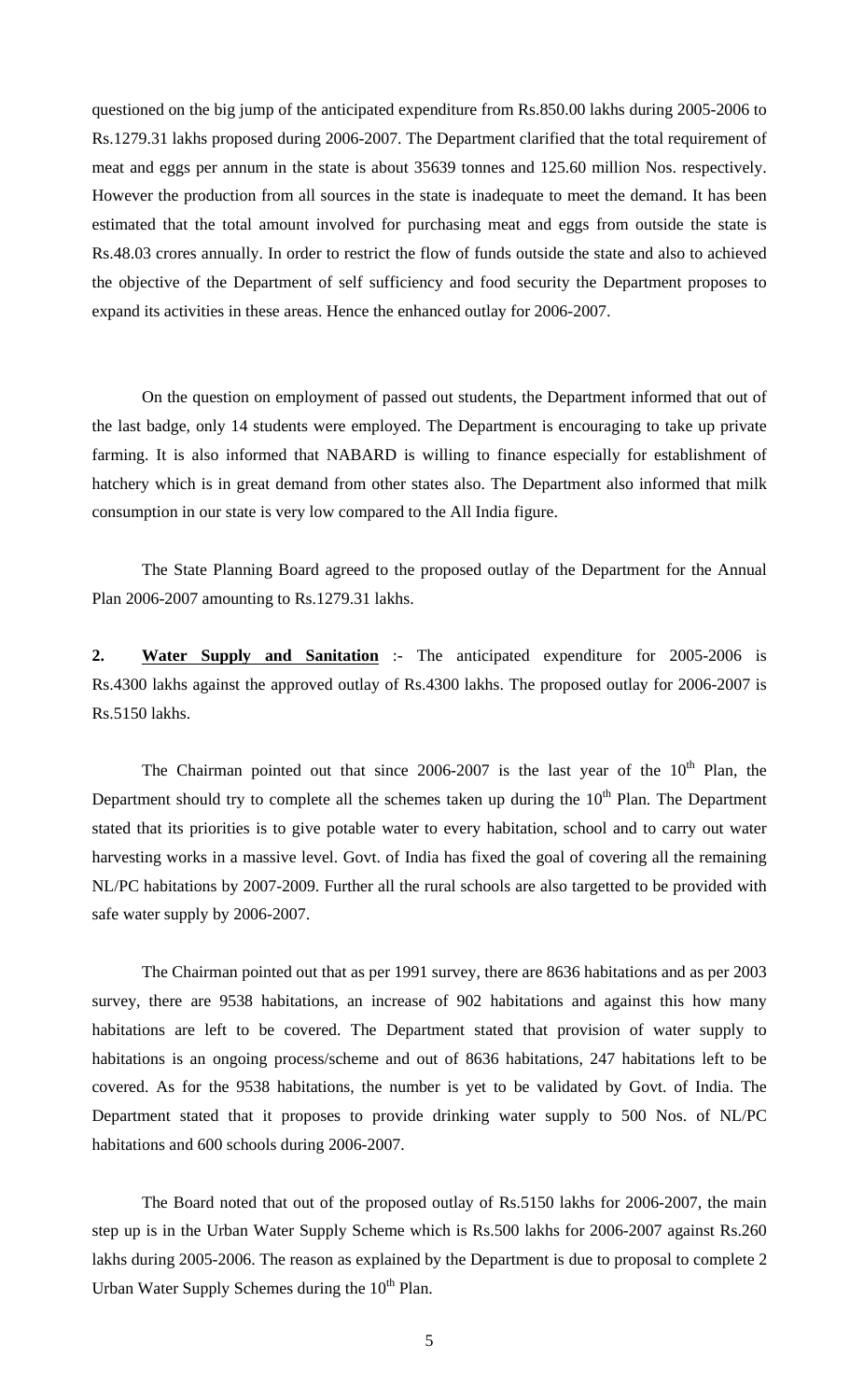The Board agreed to Rs.5150 lakhs for 2006-2007.

**3. General Housing** :- The proposal of the Department have not been discussed as the Department was asked to furnish a revised statement with a  $10<sup>th</sup>$  Plan break-up as per the projected outlay of Rs.6435.00 lakhs as indicated by Planning Department. The proposal of the Department for 2006-2007 is Rs.1455.10 lakhs against the approved outlay of Rs.985.00 lacs during 2005-2006.

**4. Training and Employment** :- The Department briefed on its scheme and proposal for 2006-2007. During discussions on employment services, the Board remarked that the Department requires good statistics and data-based. As informed by the Department the Board advocated the idea of the Plancom to have more Mini ITIs it is it is in different places than to have a few ITIs with full infrastructure.

 The Board felt that justification is needed for a step up to Rs.51.43 lakhs for 2006-2007 for Rs.46.75 lakhs during 2005-2006 under the scheme setting up of new Industrial Training Institutes.

The Board agreed to proposal of Rs. 227.15 lakhs for 2006-2007.

**5. Land Reforms** :- During discussions on the schemes of the Department, the Hon'ble Member, Shri A.H.Scott Lyngdoh recalled that land survey was targetted to be completed by the 8<sup>th</sup> Plan. The Department stated that the scheme on cadastral survey needs the co-operation of the people in general with the involvement of Sirdars, Dollois, Nokmas etc. To a query on the progress of works, the Department stated that the percentage of completion is only 1%. In Garo Hills the response is good in Jaintia Hills response is less and at present, the trend is encouraging in West Khasi Hills. Survey of Government Land in Shillong is completed and records of lease of land need to be verified. The Hon'ble Member, Shri Rowell Lyngdoh informed the meeting that people in the border areas with Assam realize the need of documentation of their land.

 The Board suggested that awareness programme should be intensified as people are apprehensive of survey of their land. The Department as advised to take initiative for creation of a cell for this purpose in the form of publicity and visuals in the  $11<sup>th</sup>$  Plan.

The Board agreed to the proposal of Rs.198 lakhs for 2006-2007.

**6. Education (i) Elementary & Mass Education** :- During discussions, the Department informed that Rs.135 lakhs as conversion cost for the Mid Day Meal Programme for 2005-2006 and an amount of Rs.150 lakhs is proposed on State Share of the conversion cost for 2006-2007. During 2006-2007, it proposes enhancement of Grant-in-aid to Adhoc Upper Primary Schools from Rs.6000/- to Rs.12000/- per school per month and Rs.3000/- to Rs.6000/- for Lower Primary Schools. The Board asked the Department to submit a brief note on the proposed enhancement of Grant-in-aid to Lower Primary and Upper Primary Schools.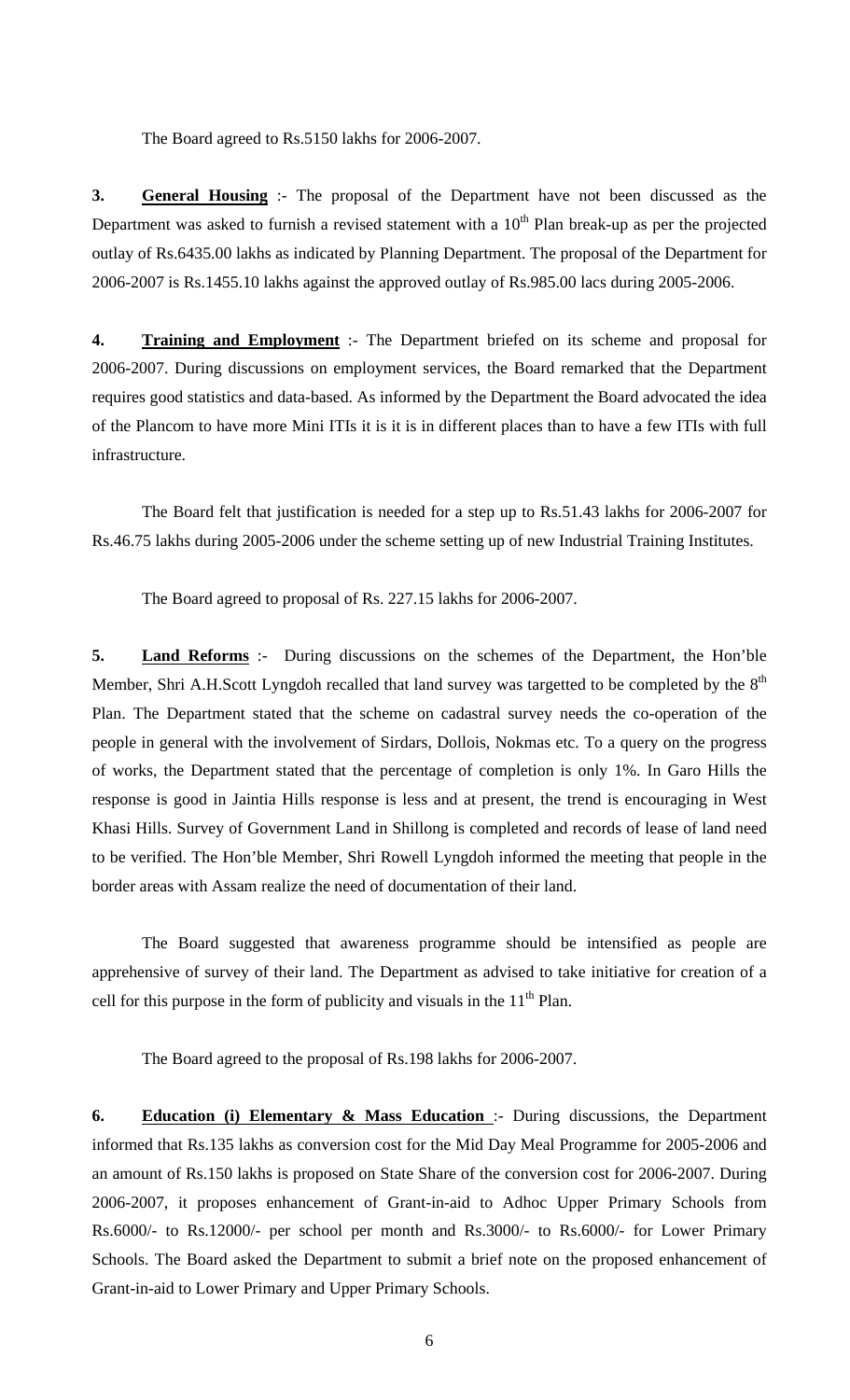**(ii) Adult Education** :- Under the Adult Education Sector the focus will be to make all adults literate and to ensure that those who have become literate under the Total Literacy Campaign Programme do not relapse into illiteracy through the Post Literacy Programme and Continuing Education.

The total proposed outlay under Elementary Education for 2006-2007 is as follows :-

Elementary Education Rs. 5639 lakhs Adult Education Rs. 24 lakhs

The Board agreed to the above proposal.

**(iii) Educational, Research and Training** :- Is primarily involved in the task of improving and promoting the structured and quality of School Education and Teacher Education through provision of In-service Trainings, Seminars and Conferences, Workshop etc.

The proposed outlay of Rs.82.00 lakhs for 2006-2007 was agreed to.

**(iv) Higher & Technical Education** :- Looks after the management and control of Secondary Education, Higher Secondary Education and College and Technical Education directly through Government Institutions and indirectly through extending grant-in-aid to Non-Government Institutions.

 While discussing on the schemes of education in general, the Board felt that the Department may think in terms of Education Cess in the state to some extent which may be looked into seriously in the  $11<sup>th</sup>$  Plan. To a query by the Chairman as to whether Grant-in-aid to secondary schools is proposed to be increased, the Department replied in the negative. It is also observed that quality education is low because primary education is poor.

 The proposal by the Department for 2006-2007 is Rs.1910.40 lakhs later, a discussion alongwith PWD (Buildings) was held on 7.10.05 where the ongoing schemes viz., Construction of Government Girls Hostel, Tura, Government Boys Hostel, Tura and Tura Government College will continue during 2006-2007 and an amount of Rs.140 lakhs is proposed for the same.

The Board agreed to the proposal of Rs.2050 lakhs for 2006-2007.

 Under Technical Education including State Project Implementation Unit Society (SPIUS) the proposal of Rs.300 lakhs for 2006-2007 was agreed to.

 Under Sport & Youth Services (NCC/NSS) submitted by Education Department, the amount of Rs.15 lakhs proposed for 2006-2007 was agreed to.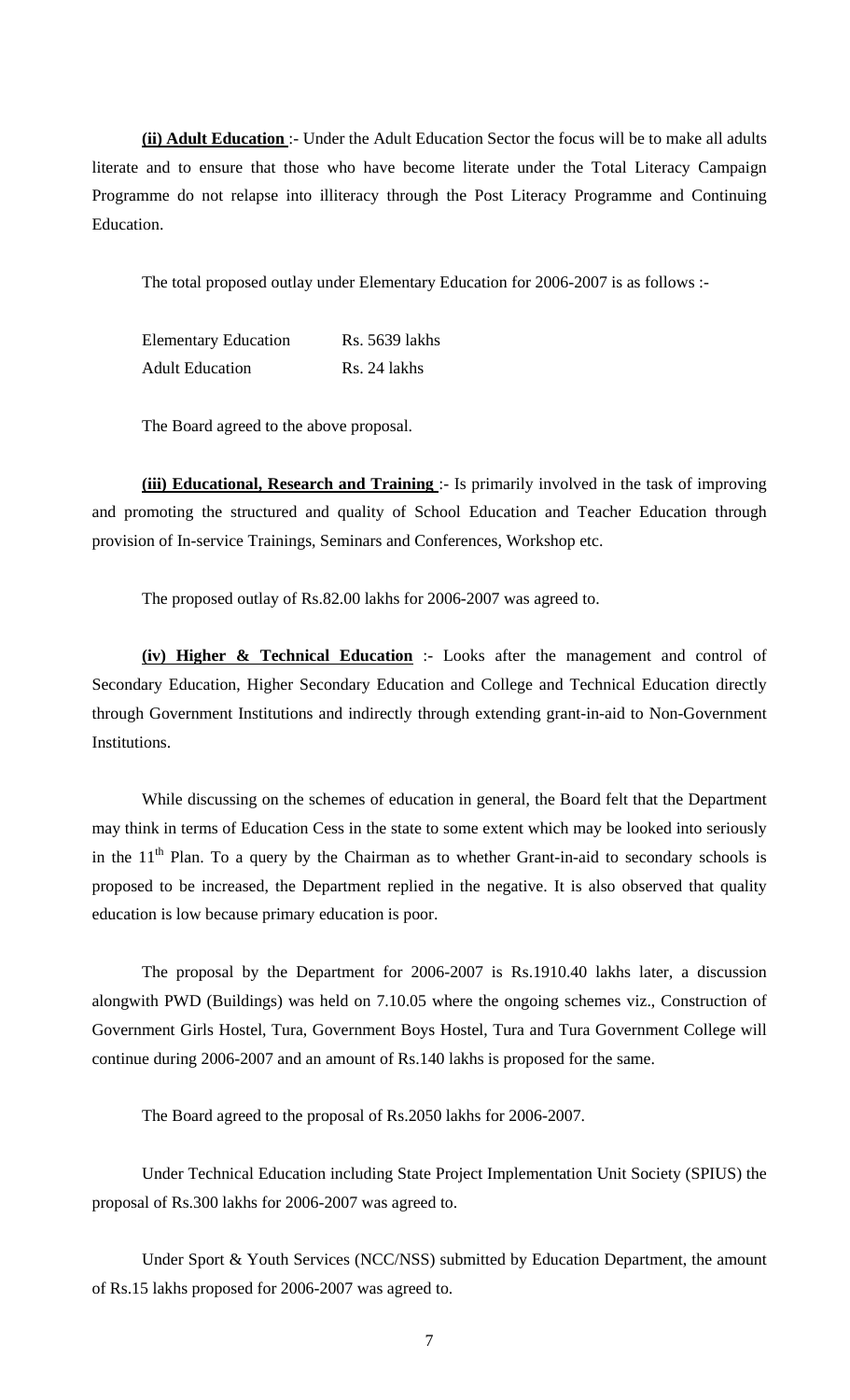**7. Judiciary Building and Fast Track Courts** :- Construction of High Court Building was taken up for discussions. As per materials furnished by PWD (Buildings), Rs.228.60 lakhs is proposed for Judiciary building during 2006-2007 out of which Rs.200 lakhs is for construction of High Court Building.

The Board Agreed to proposal outlay of Rs. 228.60 lacs for 2006-2007.

**8. PWD (i) (GAD Buildings)** :- The proposal for 2006-2007 under GAD Buildings is Rs.3229 lakhs. Out of this, Rs.385 lakhs is for a number of normal GAD schemes and ongoing works. The remaining amounting of Rs.2844 lakhs is specifically meant for –

| Meghalaya House, Mumbai        | Rs. 244 lakhs         |
|--------------------------------|-----------------------|
| Meghalaya House, Kolkata       | <b>Rs.</b> 1200 lakhs |
| Meghalaya House, New Delhi     | Rs. 900 lakhs         |
| <b>State Convention Centre</b> | Rs. 500 lakhs         |
|                                | Rs.2844 lakhs         |

 The Board felt that the proposal of the Department is very high and was of the opinion that how can GAD go ahead without Plan provision taking into consideration that Rs.3000 lakhs is the  $10<sup>th</sup>$  Plan outlay and that a substantial amount was expected to be incurred during the  $1<sup>st</sup>$  four years of the 10<sup>th</sup> Plan.

**(ii) Buildings** :- The proposal for 2006-2007 is Rs.254 lakhs for construction of buildings of newly created Division and Sub-Division and also ongoing works. The Board noted that the proposed of Rs.254 lakhs for 2006-2007 alongwith the anticipated expenditure for the  $1<sup>st</sup>$  four years amounts to Rs.562.68 lakhs thus exceeding Rs.22 lakhs of the  $10<sup>th</sup>$  Plan projected outlay of Rs.540 lakhs.

 While discussing the schemes of both GAD and Buildings, the Board asked the Department to recast Plan submission and to justify excess and how the same is proposed to be met in both cases.

**(iii) PWD (Roads & Bridges)** :- The Department briefed on its schemes and the proposal of Rs.11213.00 lakhs for 2006-2007. Its priority is to complete the spill over schemes from  $8<sup>th</sup>$  and  $9<sup>th</sup>$ Plans. It also informed that as on 1.4.2005, there are 403 Nos. spill over schemes in the Department. Enquiring on the bridge over the Simsang river which was started during the  $7<sup>th</sup>$  Plan the Department stated that it is likely to be completed by December, 2006. The Board pointed out that Department should verify the outlay for 2005-2006 projected as Rs.10194 lakhs while the figure approved by Planning Commission is Rs.11094 lakhs.

The Board agreed to the proposal of Rs.11213 lakhs for 2006-2007.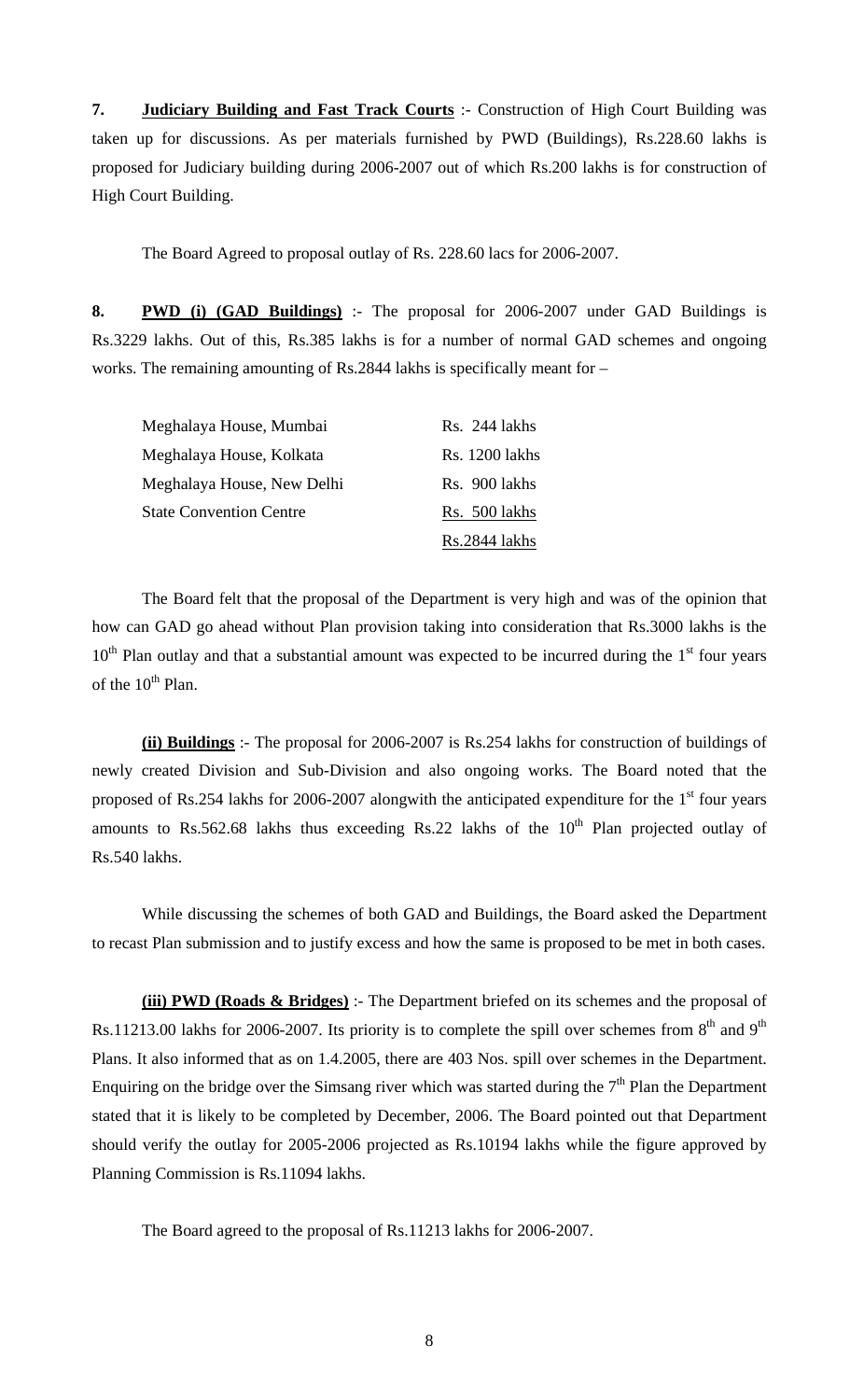**(iv) PWD (Major and Medium Irrigation)** :- Discussions taken up on the Rongai Valley Medium Irrigation Project. The project was sanctioned in 1992 at Rs.16.30 crores. The barrage has been completed about 90% and the main bottleneck in completion of the project is the land acquisition for construction of the canals. A revised estimate has been proposed amounting to Rs.132 crores and submitted to the Central Water Commission for approval.

The proposal of Rs. 22 lakhs for 2006-2007 was agreed to.

**(v) PWD(Flood Control)** :- During discussions on its schemes, the Department stated that funds allocated every year is insufficient and as such, completion of Flood Control projects cannot be achieved.

 The Department proposed Rs.691 lakhs for 2006-2007 and stated that this is for ongoing schemes only and no new schemes. The Board noted that the proposal for 2006-2007 is a huge step up from Rs.342 lakhs during 2005-2006 and as such, asked the Department to justify the proposal. The Board also asked the Department to furnish information on those bank of sanction of about Rs.10 crores as stated by the Department.

**9. Police Housing** :- The scheme on construction of administrative buildings/residential buildings for State Police/Police Station etc. and for Police Battalion are discussed.

The Board agreed in principle to the proposal of the Department for 2006-2007.

The proposals are as follows :-

|    |                                 | 2006-2007           |                                       |  |
|----|---------------------------------|---------------------|---------------------------------------|--|
| 1. | Police Housing                  | $Rs. 200$ lakhs $-$ | Department to justify huge step up    |  |
|    |                                 |                     | from Rs.50 lakhs during $2005-2006$ . |  |
| 2. | Police Functional and           | Rs. 127 lakhs -     | To clarify why anticipated            |  |
|    | <b>Administrative Buildings</b> |                     | expenditure during 2005-2006 is only  |  |
|    |                                 |                     | Rs. 50 lakhs.                         |  |

**10. Fire Protection** :- The Board agreed to the proposed of Rs.154 lakhs for 2006-2007.

**11. Jails** :- The Board noted that the proposal for 2006-2007 amounting to Rs.316.31 lakhs is rather too high taking into consideration the approved outlay by Planning Commission of Rs.160 lakhs of TFC award. The Board asked the Department to consult PWD (B) for its construction works as the amount proposed by the Department and PWD differ and submit the correct information to the Board by 6.10.05.

12. **Home Guard & Civil Defence** :- The Department clarified that initially it was not included in the  $10^{th}$  Plan. It was projected to Planning Commission in 2002-2003. During 2004-2005,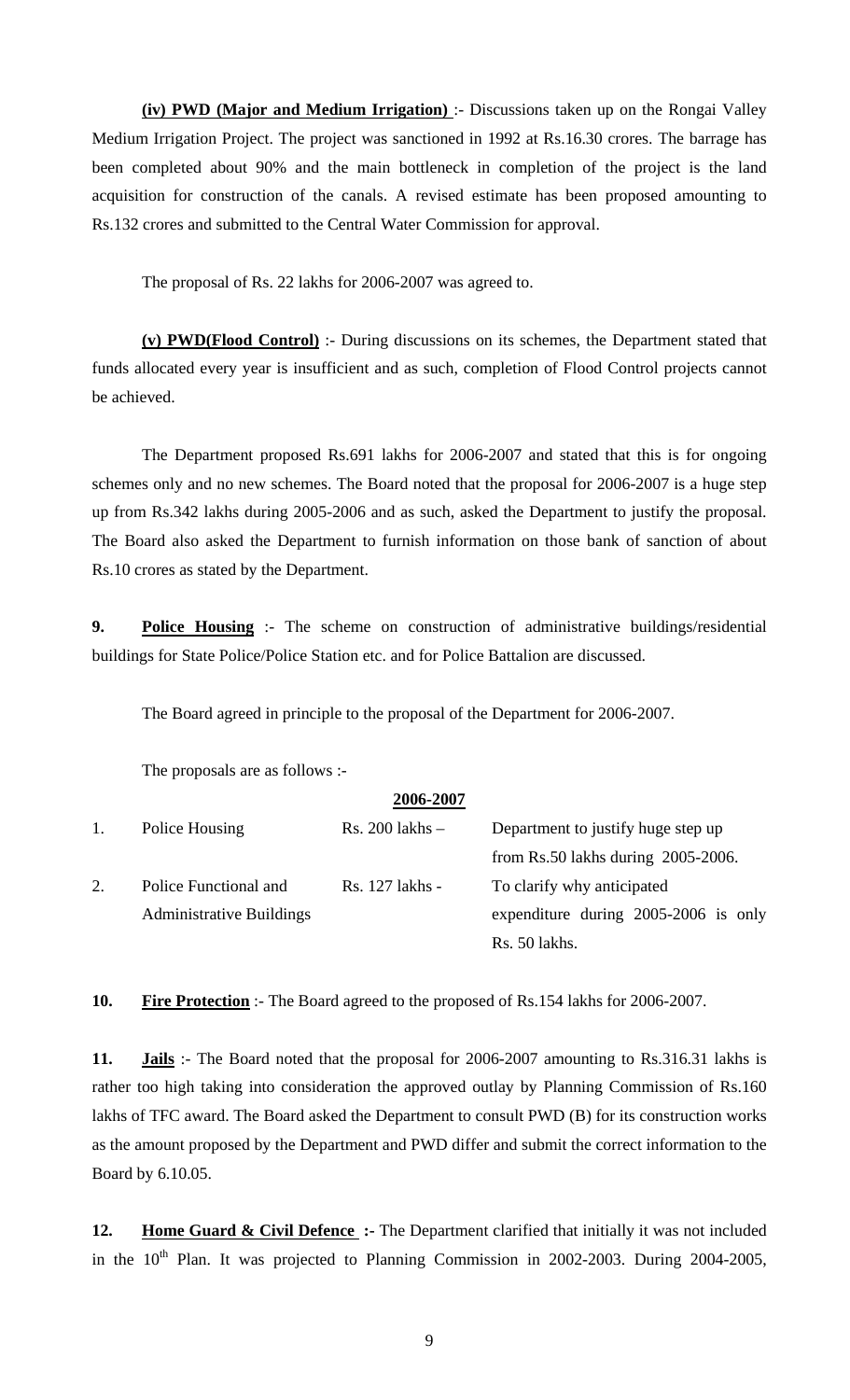Rs.11 lakhs was incurred for construction of Central Training Institute, Office Building at Mawdiangdiang. During 2005-2006, the anticipated expenditure is Rs.65 lakhs.

 The proposal for 2006-2007 is Rs.352.67 lakhs which includes new works viz., providing boundary fencing and approach road, construction of playground etc. The progress of work is good and the building is likely to be completed by 2006-2007.

 The Board pointed out that since the building is to be completed by next year i.e. within  $10<sup>th</sup>$  Plan, other works like water supply, electrification should be included for 2006-2007 Plan projection.

 The Department may take up with PWD for all requirements and submit to the Board before 7.10.05 for finalization of the proposed outlay for 2006-2007.

## **5.10.05**

**1.** Cooperation :- The 10<sup>th</sup> Plan outlay for Co-operation is Rs.1700.00 lakhs and the actual expenditure for the first three years of the  $10<sup>th</sup>$  Plan is Rs.1004.41 lakhs. The anticipated expenditure for 2005-2006 is Rs.450.00 lakhs. The balance amount out of the  $10^{th}$  Plan outlay is Rs.245.59 lakhs and the proposed outlay for 2006-2007 is Rs.575.25.

 During discussion, the Department was asked to justify the increase in expenditure. It was informed that MECOFED was declared a defaulter for not being able to repay its dues to MCAB amounting to about 7 crores. It is proposed to make a one time settlement so that fresh channel of credit facilities can be given to them. It was also brought to the notice of the Board that one of the major defaulters is Literary Co-operative Society in Laban which is indebted to the tune of Rs.30-40 lakhs.

 Under Direction and Administration, the Department informed that an amount of Rs.246.00 lakhs had been allotted during the  $10<sup>th</sup>$  Plan and the requirement for strengthening of the Directorate is Rs.4.41 crores over five years. About 50 vacancies have been filled up by Junior Cooperative Officers.

 The Hon'ble Member, Smti B. Lyndem, felt the need to mobilize the Self Help Groups by which the Department may devote some of their time to organize them. Although training is imparted to them they do not know to proceed further. Hence motivation is required and successful SHGs can give training to other SHGs.

The proposed Annual Plan Outlay 2006-2007 was approved by State Planning Board.

**2.** Information Technology :- The Department stated that no  $10<sup>th</sup>$  Plan allocation to IT since at that point of time, it was in its infancy. During 2003-2004 out of Rs.75 lakhs – Rs.74.80 lakhs was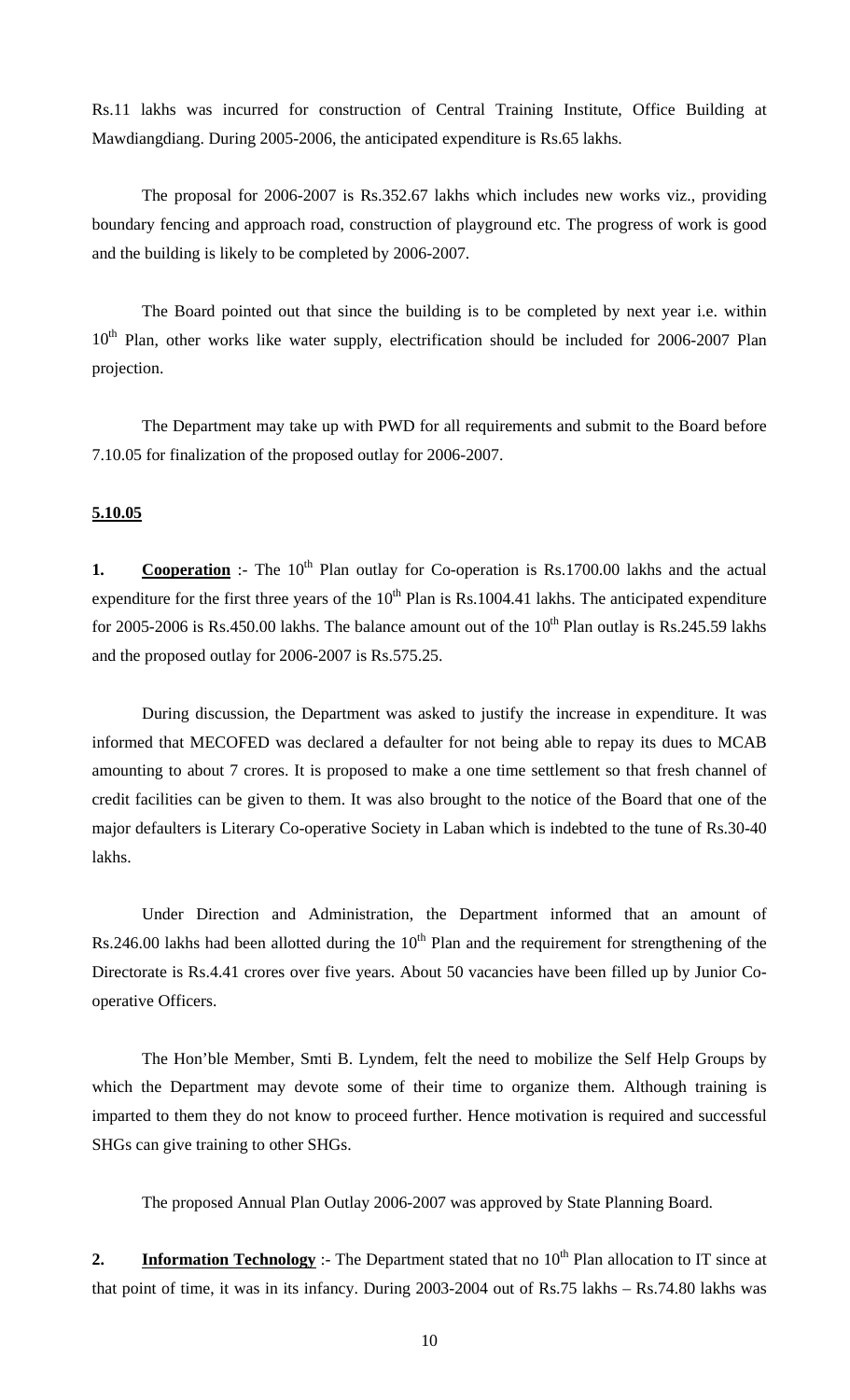incurred and during 2004-2005, out of Rs.83 lakhs original outlay – Rs.171 lakhs was incurred which included Rs.88 lakhs under Additional Central Assistance. The anticipated expenditure for 2005-2006 is Rs.200 lakhs against the amount approved by Planning Commission.

The Department proposed Rs.2610 lakhs for 2006-2007 which will include a substantial amount from special Additional Central Assistance.

| The amount required as follows :- (a) Continuing Scheme $\sim$ | Rs. 110 lakhs |
|----------------------------------------------------------------|---------------|
| (b) New Scheme of providing incentives to meritorious students | Rs. 500 lakhs |
| (Class $X$ and $XII$ ) etc.                                    |               |
| (c) Establishment of State Wide Area Network (State Share)     | Rs.2000 lakhs |
| Govt. of India: Govt. of Meghalaya – 60:40 -                   |               |
| Special Additional Central Assistant                           | Rs.2610 lakhs |

The Department informed of the existence of IT society with Minister as Chairman.

 The Board agreed to Rs.2610 lakhs for 2006-2007 (including Rs.2000 lakhs special Additional Central Assistance) with justification provided by Department to cope with advancement of technology and creation of IT Infrastructure.

**3.** Social Security and Social Welfare: The Board noted that the proposal of Rs.323.75 lakhs for 2006-2007 is rather quite high taking into consideration the anticipated expenditure of Rs.184 lakhs during 2005-2006.

 The Department stated that it proposes to revise the scholarship to beneficiaries (handicapped sector) from Rs. 50/- per month to Rs.100/- and also to increase the number of beneficiaries. It also proposed to set up 2 more juvenile homes to be run by NGOs.

 The increase outlay for 2006-2007 is due to requirement of fund for construction of office building to the tune of Rs.100.00 lacs. The Plan and estimates have been prepared by PWD.

 The Board agreed in principle to Rs.323.75 lakhs for 2006-2007 but Department to take up with PWD if Rs. 1 crore can be utilize during 2006-2007 and inform State Planning Board.

**4. Nutrition** :- On Supplementary Nutrition Programme, the Department informed that about 2,76,240 Nos. covered which is 17% of total population. And out of 5000 plus villages, 1196 villages covered. The Department stated that it targets to cover about 25% of the total population. The Department informed that Nutrition started in 1975 as a pilot project.

 Though Anganwadi Centres are to provide Supplementary Nutrition 25 days in a month, the Hon'ble Member, Shri Polycarp Marak brought to the notice of the Board that it is not so in Garo Hills. Department to take necessary action.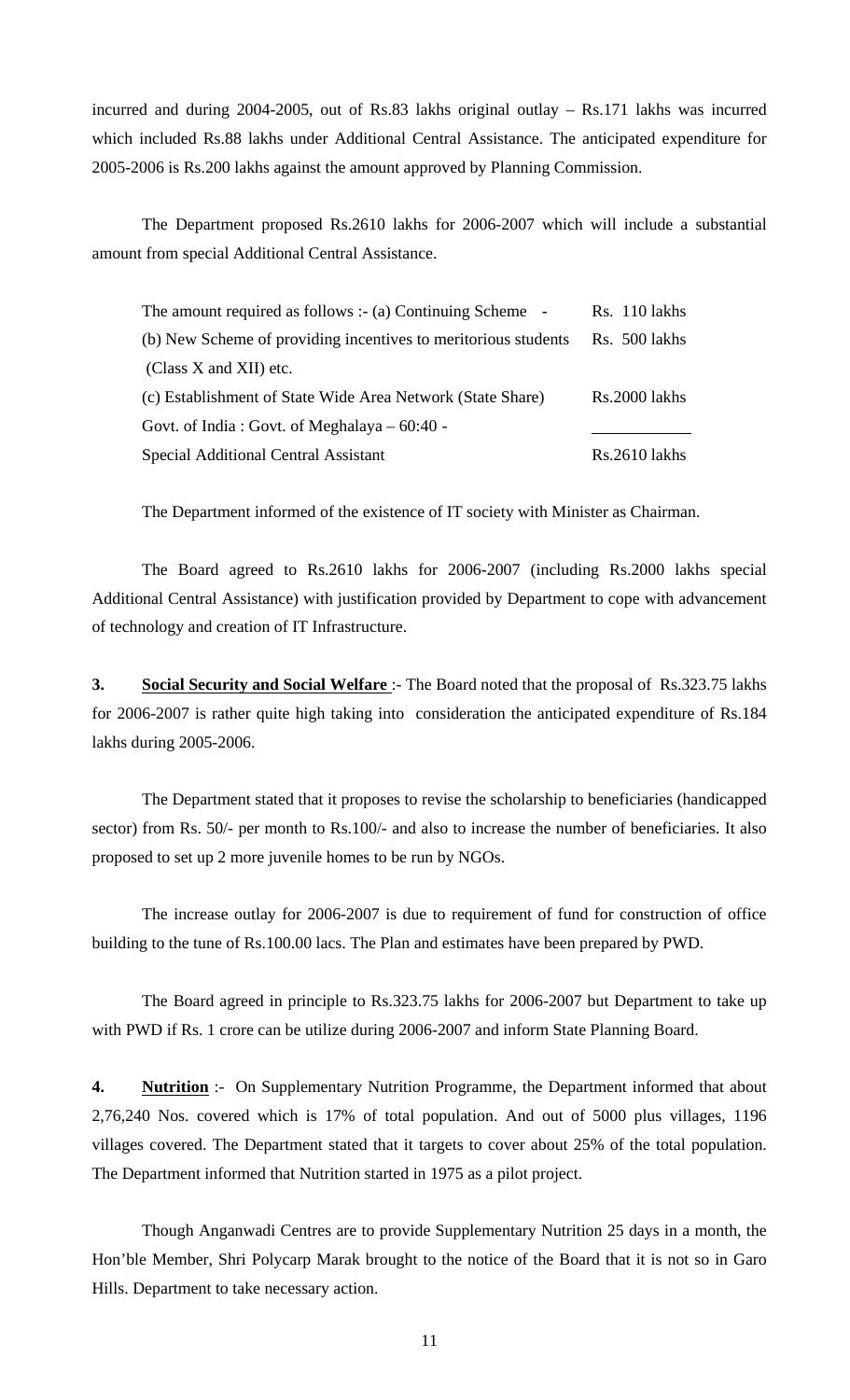The proposal of Rs.4312.90 lakhs for 2006-2007 was agreed to in principle by the Board but the same depends on over position of entire Plan.

**5. Urban Development** :- The Department stated that it has submitted to Planning Department the proposal of Rs.2503 lakhs for 2005-2006 which includes loan of Rs. 700 lakhs and Additional Central Assistance of Rs.900 lakhs. However, what has been approved by Planning Commission is Rs.2195 lakhs under Urban Renewal Mission and Rs.900 lakhs Additional Central Assistance for development of Shillong New Township totalling to Rs.3095 lakhs.

 The Department stated that other than Additional Central Assistance, all schemes of the Department for 2005-2006 have been clubbed together under Urban Renewal Mission. Briefing on National Urban Renewal Mission (NURM) it was informed that selected towns and cities with one million population are to be included under this scheme. The national criteria is that all capital towns to be taken up as per the conditions laid down by the Govt. of India. The Department is facing a problem as some of the laid down conditions are not applicable to Meghalaya. As such Department has requested a special meeting with the Ministry so that the problems faced by the state can be discussed.

 The Department was asked to submit a write-up explaining all the problems of ongoing schemes being tagged alongwith NURM.

The Board agreed in principle to the proposal of Rs.3008.50 lakhs for 2006-2007.

**6. Weights and Measures** :- The Board agreed to the proposal of Rs.47.25 lakhs for 2006-2007.

**7.** Medical and Public Health :- The Department briefed on its schemes and proposal of Rs.4911 lakhs for 2006-2007.

 After discussions, the Board agreed to the proposal of Rs.4911 lakhs which includes Rs.25 lakhs for DHS (R) and Rs. 200 lakhs Additional Central Assistance for ongoing work of Health Infrastructure for 2006-2007.

 The proposal of Rs.1092.34 lakhs under 2211-Family Welfare-CSS-Plan and Rs.14.94 lakhs under 2210-Medical and Public Health-CSS-Plan for 2006-2007 were discussed.

**8. Sports and Youth Services** :- To a query by the Board on the proposal of Rs.385 lakhs for 2006-2007 under Assistance for Construction of Outdoor and Indoor Stadium, the Department briefed the progress made so far especially with respect to Mairang stadium which is likely to spill over to the 11<sup>th</sup> Plan. The construction works of the Department is done by the State Sports Council.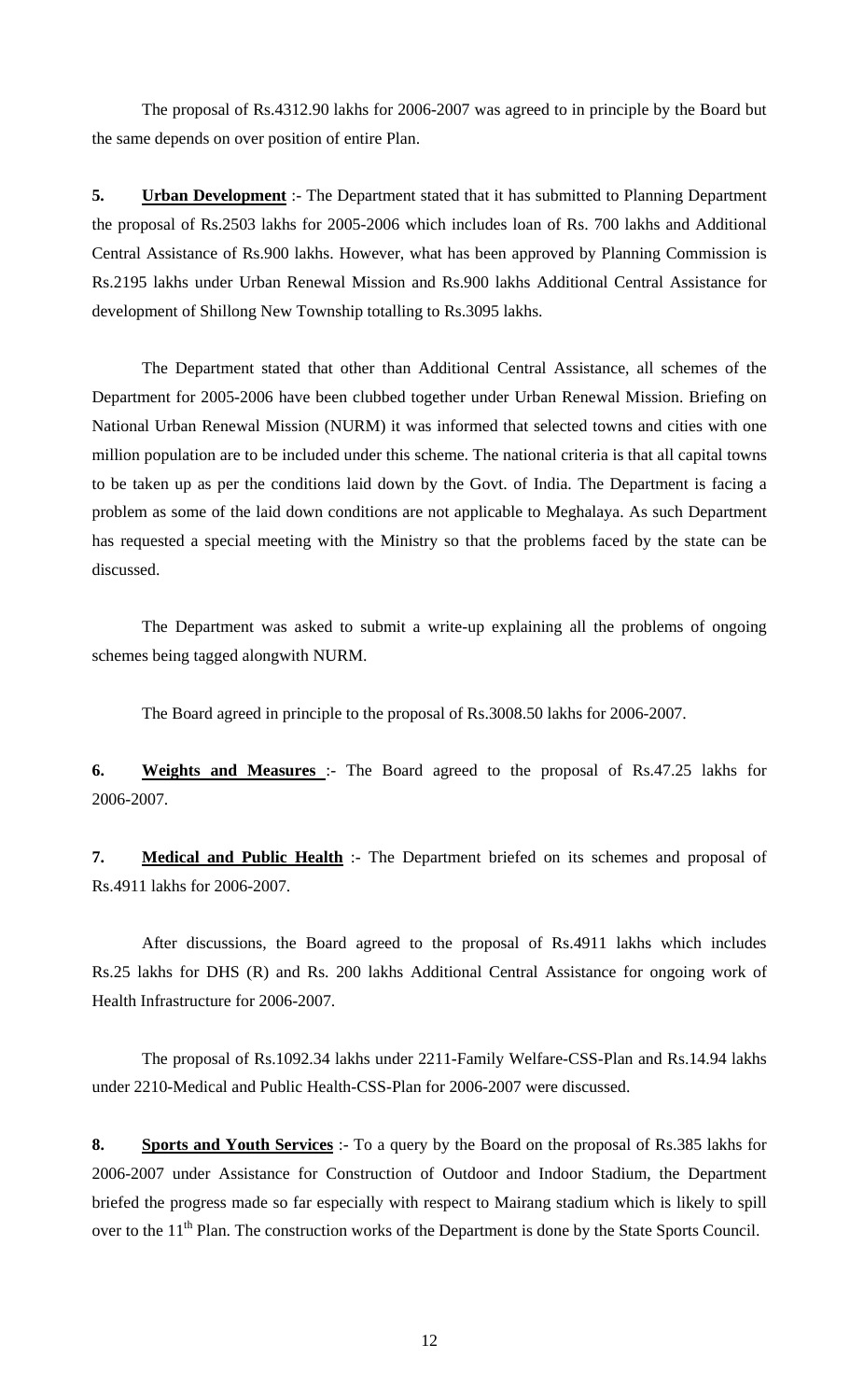The Department was asked to take up proposal for improvement of Crinoline Swimming Pool, during the 11<sup>th</sup> Plan Shillong by having warm water facilities so that it can be used through out the year. The swimming pool in Tura should also be completed.

The Board agreed to the proposal of Rs.1046.10 lakhs for 2006-2007.

**9. Industries (i) Village and Small Industries :-** The Board agreed to the proposal of Rs.337 lakhs for 2006-2007.

The Department was asked to clarify  $10<sup>th</sup>$  Plan projected outlay which is Rs.16.40 crores against Rs.20 crores shown by Planning Department.

**(ii) Industries (Other than Village and Small Industries)** :- The Department was asked to clarify  $10<sup>th</sup>$  Plan projected outlay which is Rs.72 crores against Rs.100 crores shown by Planning Department.

The Board agreed to the proposal of Rs.1640 lakhs for 2006-2007.

**10.** Mining :- The Board appreciated the collection of revenue by the Department which is very encouraging. It is informed that the office building and quarters at Williamnagar are completed, while for the allotted land at Tura for DMR Branch Office, only boundary wall and chowkidar quarter have been completed recently. The weighbridge at Gasuapara checkgate has been installed and the installation of weighbridge at Dambi checkgate is under process. The two weighbridges at Mawsmai Coal Depot are now utilized by the Department.

The Board agreed to the proposal of Rs.190 lakhs for 2006-2007.

### **6.10.05**

**1. Community & Rural Development** :- The Board discussed on the National Rural Employment Guarantee Act 2005. According to this act, each adult person of a rural household has a right for a hundred days of wage employment in a financial year. He should be willing to do unskilled manual work. South Garo Hills District has been selected for implementation of this programme. The Annual Plan of SGRY will be the action Plan for implementation of the Act. The proposed outlay for 2006-2007 under SGRY is Rs.720.00 lakhs. The Department request the State Planning Board to recommend the proposed requirement under this scheme as the Government is liable to pay the wages even if work cannot be given. Regarding statistical records for the unemployed villagers the Department mentioned that a family card will be given to each family in which one member is entitle to offer himself to work.

 The Board had a brief discussion on SGSY. The objective of the programme is to bring a number of BPL families above the poverty line through self employment programme. The Board felt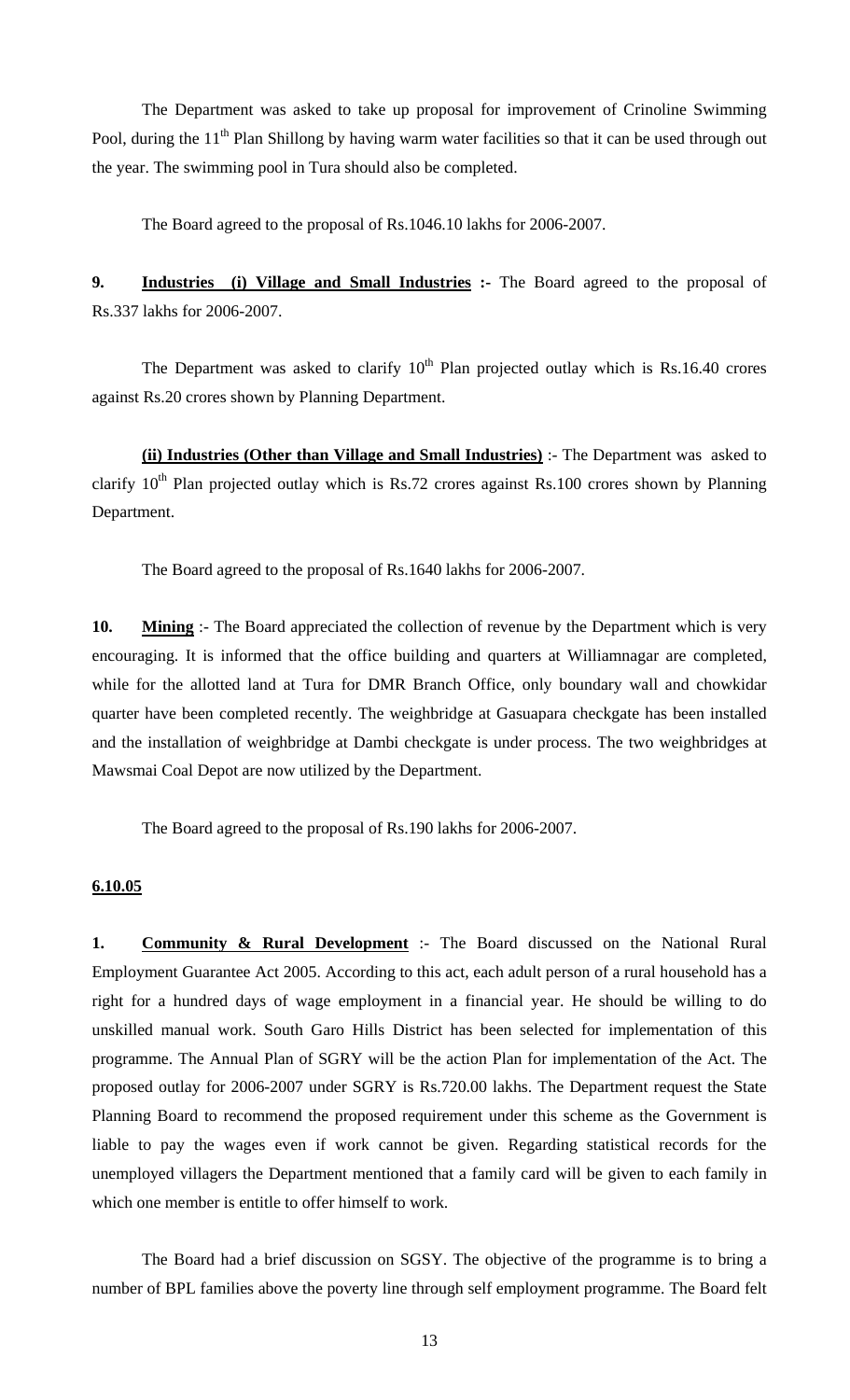that full time BDOs be placed in the Blocks for proper co-ordination and implementation of schemes.

 Regarding SRWP (MLA Schemes) The Department was asked to submit actual requirement and a note for justification for 2006-2007.

**2. Sericulture and Weaving** :- The Board noted that there is a high jump from 2004-2005 to 2005-2006 that is Rs.340 lakhs from Rs.197.87 lakhs. The Department stated that it is taking steps to fill up vacant posts. The Board noted that again during 2005-2006, a new scheme viz., supply of handloom fabrics to Govt. Institutions was added amounting to Rs.99.13 lakhs thus raising the outlay and anticipated expenditure during the current year to Rs.439.13 lakhs. The Department clarified that the amount is required to establish a revolving fund which is necessary for operation as Government payment takes time. This scheme is aimed to re-energise the weaving industry in Garo Hills.

 The Board advised the Department to engage Consultancy firms to uplift this sector into a major Department during the  $11<sup>th</sup>$  Plan as there are lots of scope for rural employment.

The Board agreed to the proposal of Rs.483.04 lakhs for 2006-2007.

**3. Secretarial Economic Services** :- The Board agreed to the proposal of Rs.275 lakhs for 2006-2007.

| (i)   | Planning Machinery at State and District         | Rs. | 124 | <i>lakhs</i> |
|-------|--------------------------------------------------|-----|-----|--------------|
| (ii)  | <b>State Planning Board</b>                      | Rs. | 55  | lakhs        |
| (iii) | <b>State Development Reforms Commission</b>      | Rs. | 37  | lakhs        |
| (iv)  | Programme Implementation Evaluation Organisation | Rs. | 44  | lakhs        |
| (v)   | Meghalaya Economic Development Council           | Rs. | 5   | lakhs        |
| (vi)  | Meghalaya Resources and Employment Generation    | Rs. | 5   | lakhs        |
|       | Council                                          |     |     |              |
| (vii) | NEC and Other Regional meetings                  | Rs. | 5   | lakhs        |
|       | Total                                            | Rs. | 275 | lakhs        |

**5. Border Areas** :- The Board observed that development of border areas is constrained by security factor which needed to be looked into seriously. Value-added activities should be taken up in border areas say cement factories etc. On ropeways the Department informed that there are many potential areas for construction of ropeways. On border roads the budget provision of which appear to be decreasing year by year it was informed that Government is thinking to give road construction to local people. The Board advised the Department to complete the old schemes even if no new schemes for road construction is taken up.

The Board agreed to the proposal of Rs.757 lakhs for 2006-2007.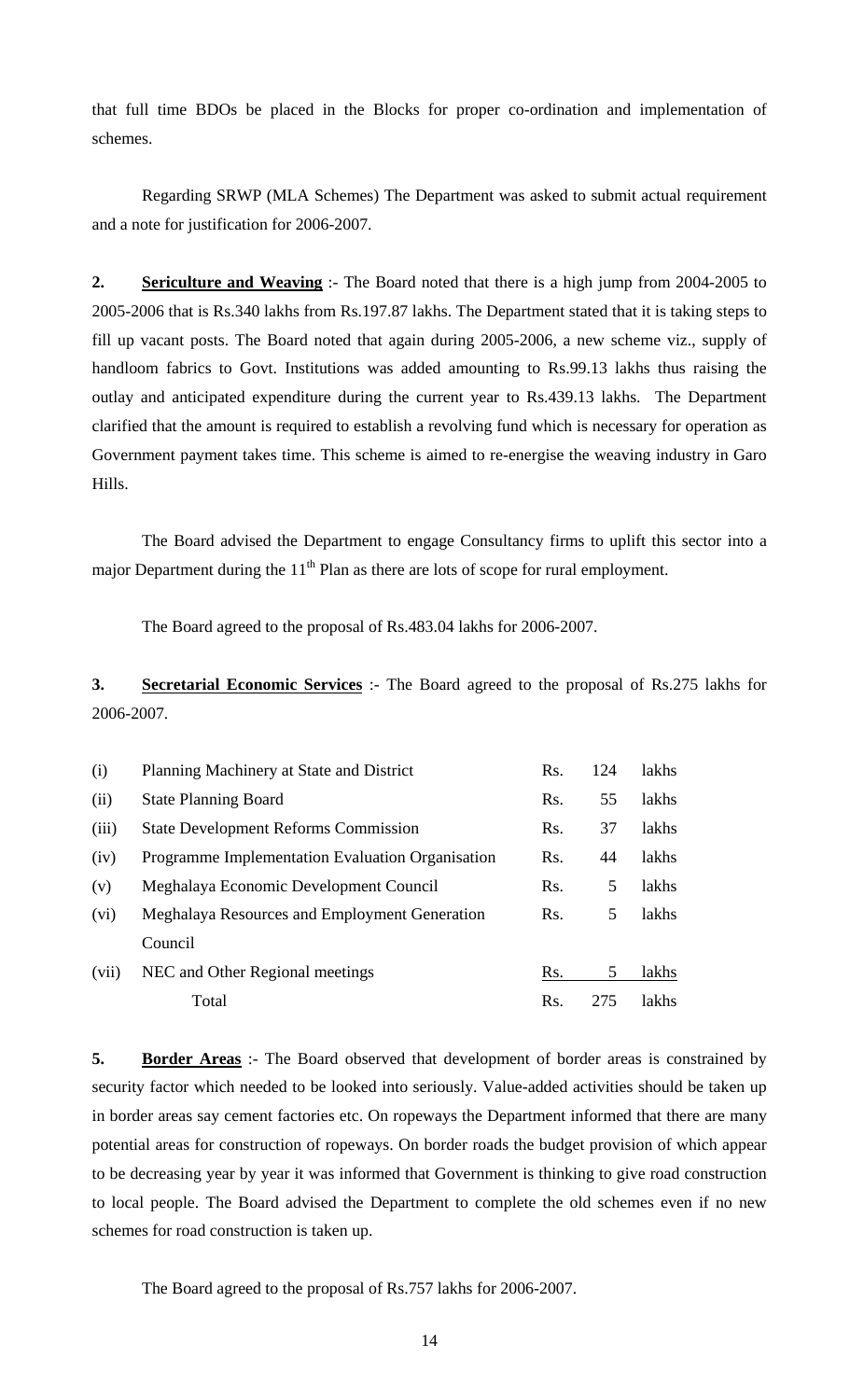**6. Art and Culture** :- The Board suggested that the Department should go in a big way in the 11<sup>th</sup> Plan as there are still many areas to promote art and culture in the state.

The Board agreed to the proposal of Rs.740 lakhs for 2006-2007.

**7. Stationery and Printing (i) Assembly Press** :- The Board agreed to the proposal of Rs. 114 lakhs for 2006-2007 for Stationery and Printing and Rs.22 lakhs for 2006-2007 for State Assembly Press.

**8. Tourism** :- The Board asked the Department to revive watersports at Umiam Lake. The Department also informed that Gymnasium and Swimming Pool is also included in the proposal under watersports.

The Board agreed to the proposal of Rs. 259.60 lakhs for 2006-2007.

**9. Civil Supplies** :- The Department briefed its schemes and the proposal of Rs.269 lakhs for 2006-2007.

 The Board agreed to the proposal of Rs.269 lakhs for 2006-2007 which includes Rs.147 lakhs for Antyodaya Anna Yojana (AAY) a scheme covering the poorest families in the state in which 35 Kgs. of Rice are supplied per month at the price of Rs.3/- per Kg. to each identified poorest family. It has been implemented with effect from November, 2001, as per guidelines of the Govt. of India.

10. **Aid to District Council** :- The Department informed of the steps taken for submission of Utilisation Certificates by the respective Autonomous District Councils.

The Board agreed to the proposal of Rs.605 lakhs for 2006-2007.

**11. Livelihood Improvement Project for the Himalayas** :- the Board agreed to the proposal of Rs. 134 lakhs for 2006-2007 which is the state contribution.

**12. Voluntary Action Fund** :- The Board agreed to the proposal of Rs. 50 lakhs for 2006-2007.

**13. Survey and Statistics** :- The Board agreed to the proposal of Rs.147.42 lakhs for 2006-2007.

**14. MATI** :- The Department stated that a plot of land at Mawdiangdiang is identified for construction of Hostel Building, Playground etc. The estimates is about Rs.11.35 crores. The Department will try for funds from DONER. No expenditure was incurred during the  $1<sup>st</sup>$  3 years of the 10<sup>th</sup> Plan, as the land meant for the said construction at Kench's Trace run into a controversy.

The Board agreed to the proposal of Rs.121.00 lakhs for 2006-2007.